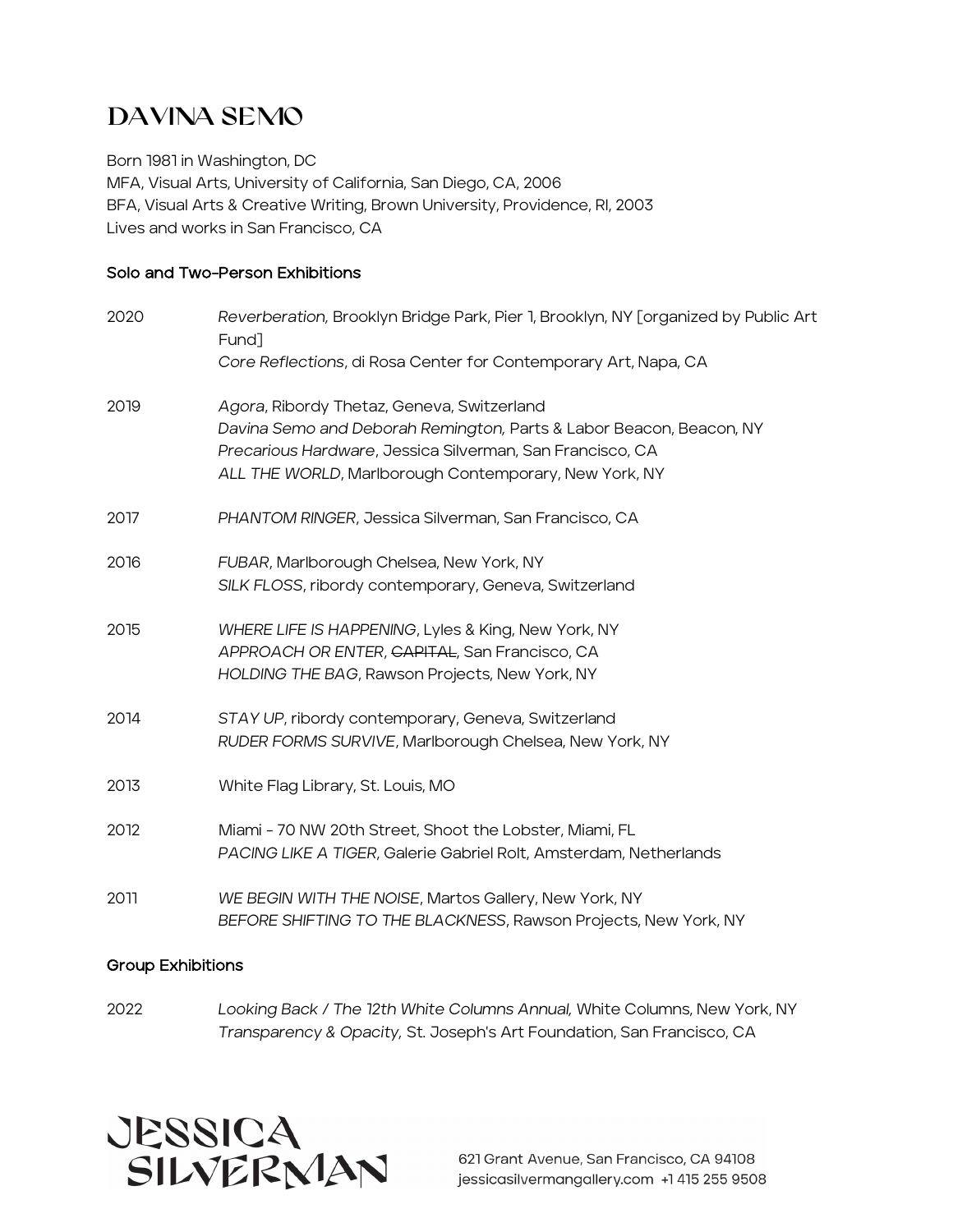| 2021 | Sharing A (S)hell, Rebecca Camacho Presents, San Francisco, CA<br>New Time: Art and Feminisms in the 21st Century, UC Berkeley Art Museum and<br>Pacific Film Archive, Berkeley, CA<br>We Are Here, Jessica Silverman, San Francisco, CA                                                                                                                                                                                                              |
|------|-------------------------------------------------------------------------------------------------------------------------------------------------------------------------------------------------------------------------------------------------------------------------------------------------------------------------------------------------------------------------------------------------------------------------------------------------------|
| 2020 | Accrochage, Ribordy Thetaz, Geneva, Switzerland<br>Homage to a Circle, Jessica Silverman and Anthony Meier Fine Arts, San Francisco,<br>СA<br>Conversational Spirits, Jessica Silverman, San Francisco, CA                                                                                                                                                                                                                                            |
| 2019 | A Doorknob or a Duck, Ratio 3, San Francisco, CA<br>APPENDIX, curated by Todd von Ammon, Marlborough Contemporary, New York,<br>ΝY<br>RISE, Ribordy Thetaz, Geneva, Switzerland<br>Primary Directives, Marlborough Contemporary, London, England<br>Show Me as I Want to Be Seen, Contemporary Jewish Museum, San Francisco, CA                                                                                                                       |
| 2018 | 100 Sculptures, Anonymous Gallery, Mexico City, Mexico<br>Horizon Lines, Jessica Silverman at 288 Pacific, San Francisco, CA<br>An Art Exhibition, The Midwestern Society for Arts & Crafts, Detroit, MI<br>Kinship, Jessica Silverman, San Francisco, CA<br>Something (you can't see, on the other side, of the wall from this side) casts a<br>shadow, SOMArts, San Francisco, CA                                                                   |
| 2017 | B(L)ACK, ribordy contemporary, Geneva, Switzerland<br>Strange Attractors, Redling Fine Art, Los Angeles, CA<br>An idea of a boundary, San Francisco Arts Commission, San Francisco, CA<br>TOUCHPIECE, Hannah Hoffman Gallery, Los Angeles, CA<br>The Split, Grin Gallery, Providence, RI<br>No Boundaries, Marlborough Gallery, New York, NY<br>Thanks, It's A Wig, In Limbo, New York, NY<br>ONLY Small Paintings, Fortnight Institute, New York, NY |
| 2016 | SMS SOS, Marlborough Chelsea, New York, NY<br>BLACK STANDARD, GAPITAL at Minnesota Street Projects, San Francisco, CA<br>Vitreous Humor, Kansas Gallery, New York, NY                                                                                                                                                                                                                                                                                 |
| 2015 | Brunch Over Troubled Water, Marlborough Chelsea at Plutschow Gallery, Zurich,<br>Switzerland<br>The Inaugural, Lyles & King, New York, NY<br>Spiegel im Spiegel (Mirror in Mirror), Mitterand+Cramer, Geneva, Switzerland<br>Mixed Doubles, organized by Ryan Steadman, New York, NY<br>David Flaugher and Davina Semo, U.S. Blues, Brooklyn, NY                                                                                                      |

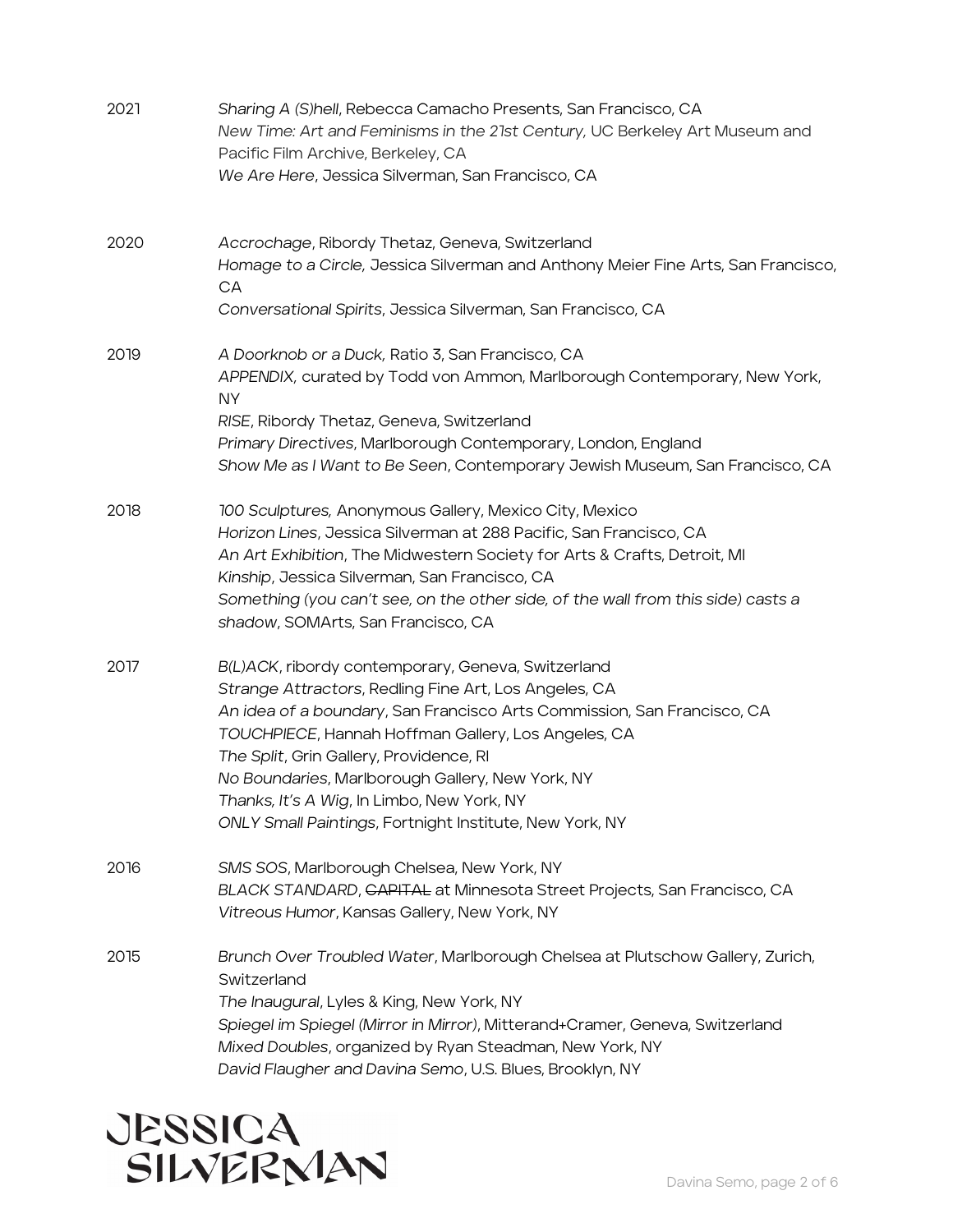| 2014 | CEMETERIUM, Regina Rex at Emerson Dorsch Gallery, Miami, FL<br>Broadway Morey Boogie, Marlborough Chelsea, New York, NY<br>Invitation, ribordy contemporary, Geneva, Switzerland<br>Stars and Stripes: American Art of the 21st Century from the Goldberg Collection,<br><b>Bathurst</b><br>Regional Art Gallery, Bathurst, Australia<br>About Sculpture #1, Galerie Rolando Anselmi, Berlin, Germany<br>Aaron Bobrow, Daniel Lefcourt, Davina Semo, Andrea Rosen Gallery 2, New York, NY                                                                                                                                                                                                                                                            |
|------|------------------------------------------------------------------------------------------------------------------------------------------------------------------------------------------------------------------------------------------------------------------------------------------------------------------------------------------------------------------------------------------------------------------------------------------------------------------------------------------------------------------------------------------------------------------------------------------------------------------------------------------------------------------------------------------------------------------------------------------------------|
| 2013 | XOXO, Night Gallery, Los Angeles, CA<br>LAT. 41° 7' N., LONG. 72° 19' W, organized by Bob Nickas, Martos Gallery summer<br>location, East Marion, NY<br>Rock Art & the X-ray Style, organized by Ryan Foerster, 425 Oceanview Ave<br>Brooklyn, New York, NY<br>Hair and Skin, organized by Isaac Lyles, Derek Eller Gallery, New York, NY<br>XSTRACTION, The Hole, 312 Bowery, New York, NY<br>The Wall, Marlborough Chelsea, New York, NY<br>Diamonds, Diamonds, Curated by Daniel Feinberg, Gallery Diet, Miami, FL<br>Montsalvat, Bureau, New York, NY<br>Beyond the Object, Brand New Gallery, Milan, Italy<br>But the Clouds, Room East, New York, NY<br>Twenty Days Later, Nicole Klagsburn, New York, NY                                      |
| 2012 | Group Show, ribordy contemporary, Geneva, Switzerland<br>Weights & Measures, Eleven Rivington, New York, NY<br>Time, after Time, Ronchini Gallery, London, UK<br>Marseilles-10 bis rue des Quatre Vents, Shoot the Lobster, Marseille, France<br>Creature From the Blue Lagoon, Organized by Bob Nickas, Martos Gallery Summer<br>Location, Bridgehampton, NY<br>Sweet Distemper, Organized by Isaac Lyles, Derek Eller Gallery, New York, NY<br>Everything's Alright Forever, Curated by Gabriel Rolt in collaboration with Paradise<br>Row, Paradise Row, London, UK<br>B-OUT, Curated by Scott Hug, Andrew Edlin Gallery, New York, NY<br>Side Show, Greene Naftali Gallery, New York, NY<br>Home Again, Again, The Journal Gallery, Brooklyn, NY |
| 2011 | SUMMERSHOW, Galerie Gabriel Rolt, Amsterdam, Netherlands<br>The 2011 Bridgehampton Biennial, Organized by Bob Nickas, Bridgehampton, NY<br>We Regret To Inform You There Is Currently No Space Or Place For Abstract<br>Painting, Martos Gallery, New York, NY                                                                                                                                                                                                                                                                                                                                                                                                                                                                                       |

Borderline, Pablo's Birthday Gallery, New York, NY

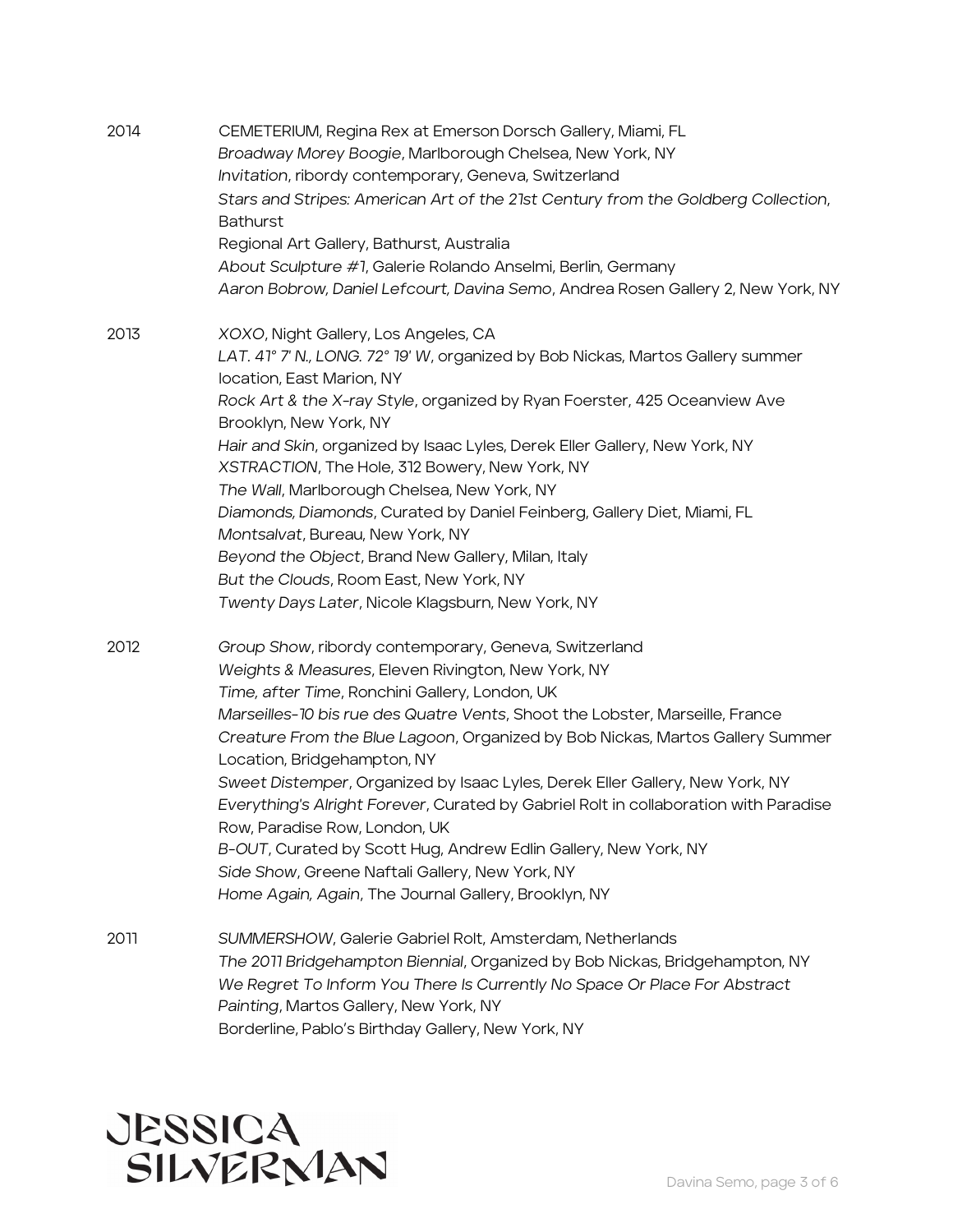2010 *HELL, NO!,* curated by David Louis Fierman and RJ Supa at The Covenant of Saint Cecilia, New York, NY *2up poster project*, collaboration with Colleen Asper, PPOW, New York, NY *Everything in Moderation,* selected by Melissa Hopson, 106 Green, New York, NY

#### **Bibliography**

2020 Fontaine, Pearl. "Making Noise at the Brooklyn Bridge Park with Davina Semo's 'Reverberation.'" *Whitewall*, September 04, 2020 Korman, Sam. "In Post-Quarantine New York, Artist Davina Semo's Bells Disturb the Peace," *ArtReview*, September 2, 2020 Rees, Lucy. "Artist Davina Semo's Bells Are a Call to Action in the Wake of the Global Pandemic," *Galerie Magazine*, June 29, 2020 Scott, Andrea K. "Spring Art Preview," *The New Yorker*, February 9, 2020

2019 Tashjian, Rachel. "The Coolest New Gallery Is Your Local Celine Store," *Genius Is Born Crazy,* October 8, 2019 Needham, Alex. "Hedi Slimane gets Creative at Celine," *The Guardian,* September 27, 2019

> Wyma, Chole. "Deborah Remington and Davina Semo," *Artforum*, September 20, 2019

Heinrich, Will. "Critic's Notebook: Summer Art Trek: Gallery Hopping in the Hudson Valley." *The New York Times,* August 8, 2019

Desmarais, Charles. "In the galleries this spring: Art that seeks to define itself," *SF Chronicle,* March 15, 2019

Dillon, Noah. "A Part of the Main: Davina Semo at Marlborough Contemporary," *artcritical*, February 26, 2019

Hotchkiss, Sarah, "'Beneath This Mask, Another Mask': Identity is Unfixed in CJM's 'Show Me,'" *KQED Arts*, February 12, 2019

Desmarais, Charles, "'Show Me As I Want to be Seen' examines artistic and gender identity," *SF Chronicle*, February 7, 2019

Bury, Louis, "Rocks, Waste, and Water," *Hyperallergic*, February 2, 2019 Miller, Robert Nager, "The many selves of gender-bending artist and Nazi resister Claude Cahun." *The Jewish News of Northern California*, February 01, 2019 Choi, Jinny, "Art Review: Davina Semo, ALL THE WORLD, Marlborough Contemporary, January 17, 2019

2018 Desmarais, Charles, "SFMOMA announces 2019 finalists for prestigious SECA Award," *SF Chronicle*, December 14, 2018 Hotchkiss, Sarah, "A Sparse Exhibition for a Crowded City at SOMArts," *KQED Arts*, July 31, 2018 Thackara, Tess, "These 20 Female Artists Are Pushing Sculpture Forward," *artsy,*  July 30, 2018

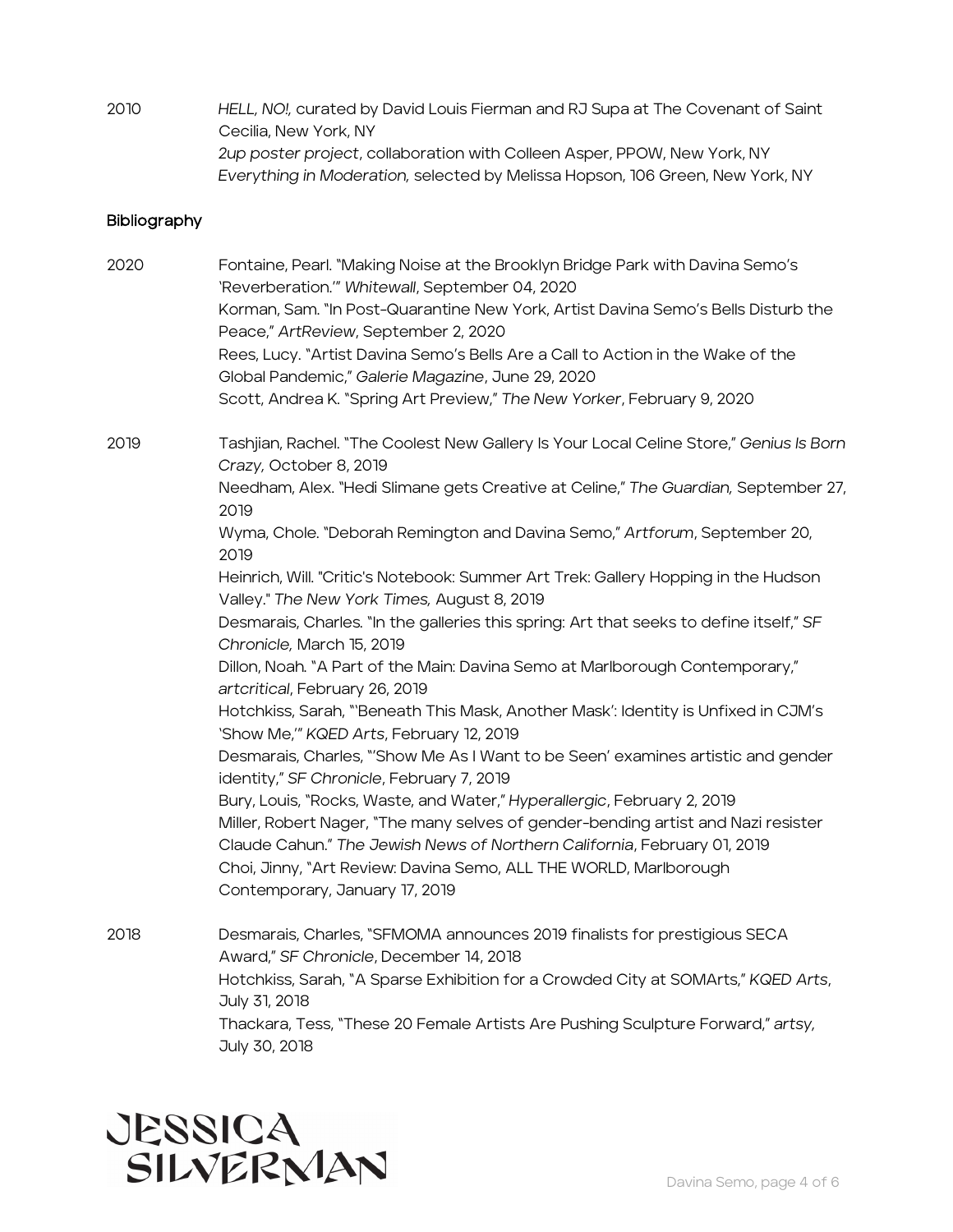| 2016 | Fernandes, Colin, "Black Flag: CAPITAL at Minnesota Street Project," artcritical, April<br>19, 2016                                                                                                                                                                                                                                                                                                                                                                                                                                                                                                                                                                                                                                                                                                                                                    |
|------|--------------------------------------------------------------------------------------------------------------------------------------------------------------------------------------------------------------------------------------------------------------------------------------------------------------------------------------------------------------------------------------------------------------------------------------------------------------------------------------------------------------------------------------------------------------------------------------------------------------------------------------------------------------------------------------------------------------------------------------------------------------------------------------------------------------------------------------------------------|
| 2015 | Baker, R.C., "Heroic Trinity: From Concrete to Comics," The Village Voice, November<br>3, 2015 Russo, Emmalea, "Concrete, Leather, Light, Glass: Davina Semo at Lyles &<br>King," artcritical.com, October 23, 2015<br>Fernandes, Colin L., "APPROACH OR ENTER," Art Practical, September 27, 2015<br>Indrisek, Scott, "In The Studio: Davina Semo," Blouin Artinfo, July 13, 2015<br>Dillon, Noah, "Davina Semo," The Brooklyn Rail, March 5, 2015                                                                                                                                                                                                                                                                                                                                                                                                    |
| 2014 | Indrisek, Scott, "Marlborough Chelsea Puts the Boogie in Broadway,"Blouin Artinfo,<br>September 24, 2014<br>Corsaro, Michelangelo, "South likes: Invitation at Ribordy Contemporary, Geneva,"<br>South As A State Of Mind, June 9, 2014<br>Suffenplan, Helder, "Interview with Davina Semo," Scentury, February 14, 2014<br>Murakami, Nicole, "Meeting Parallels in Parallelograms: Davina Semo's 'Ruder Forms<br>Survive," Whitewall, February 5, 2014<br>Smith, Roberta, "Davina Semo: Ruder Forms Survive," The New York Times, January<br>23, 2014 "Goings on about town: Art; Davina Semo," New Yorker, February 10, 2014<br>Indrisek, Scott, "Introducing: Davina Semo, in NYC Show, Faces the Industrial Void,"<br>Modern Painters, January 2014<br>Elizalde, Molly, "Davina Semo's Survival Instincts," Interview Magazine, January 2014       |
| 2013 | Grayson, Kathy, "Davina Semo," I-D Magazine, Winter 2013 Issue<br>"Portfolio," Journal Magazine 33<br>"Featured Artist: Davina Semo," Sculpture Center Tumblr<br>Rosenberg, Karen, "Wry to Whimsical, a Summer Eden for Improvisers," The New<br>York Times, July 18, 2013<br>Heinrich, Will, "Hair and Skin' at Derek Eller," New York Observer, July 17, 2013<br>Farago, Jason, "but the clouds" - Critics Pick, Artforum.com, February 2013                                                                                                                                                                                                                                                                                                                                                                                                         |
| 2012 | Nickas, Bob, "X Marks the Rot," Mousse, October 2012<br>Bronner, Julian Elias, "Sweet Distemper" - Critics Pick, Artforum.com, August 2012<br>Russeth, Andrew and Michael H. Miller, "East End? It's Only Beginning! At Last, the<br>Hamptons Is Attracting Edgy Art to Match Its Glitzy Collectors," GalleristNY, 8<br>August 2012<br>Sutton, Ben. "Martos Gallery Makes for the Hamptons, Filling a Collector's Beach<br>House With High-Priced Hipster Art." Artinfo, 3 August 2012<br>Rosenberg, Karen. "Check Out the Gallery in the Freezer: 'Creature From the Blue<br>Lagoon,' in Bridgehampton." The New York Times, 2 August 2012<br>Russeth, Andrew - "The Boys (and Girls) of Summer: 'Context Message' at Zach<br>Feuer and 'Side Show' at Greene Naftali," New York Observer, 31 July 2012<br>"Sweet Distemper" New Yorker, 30 July 2012 |